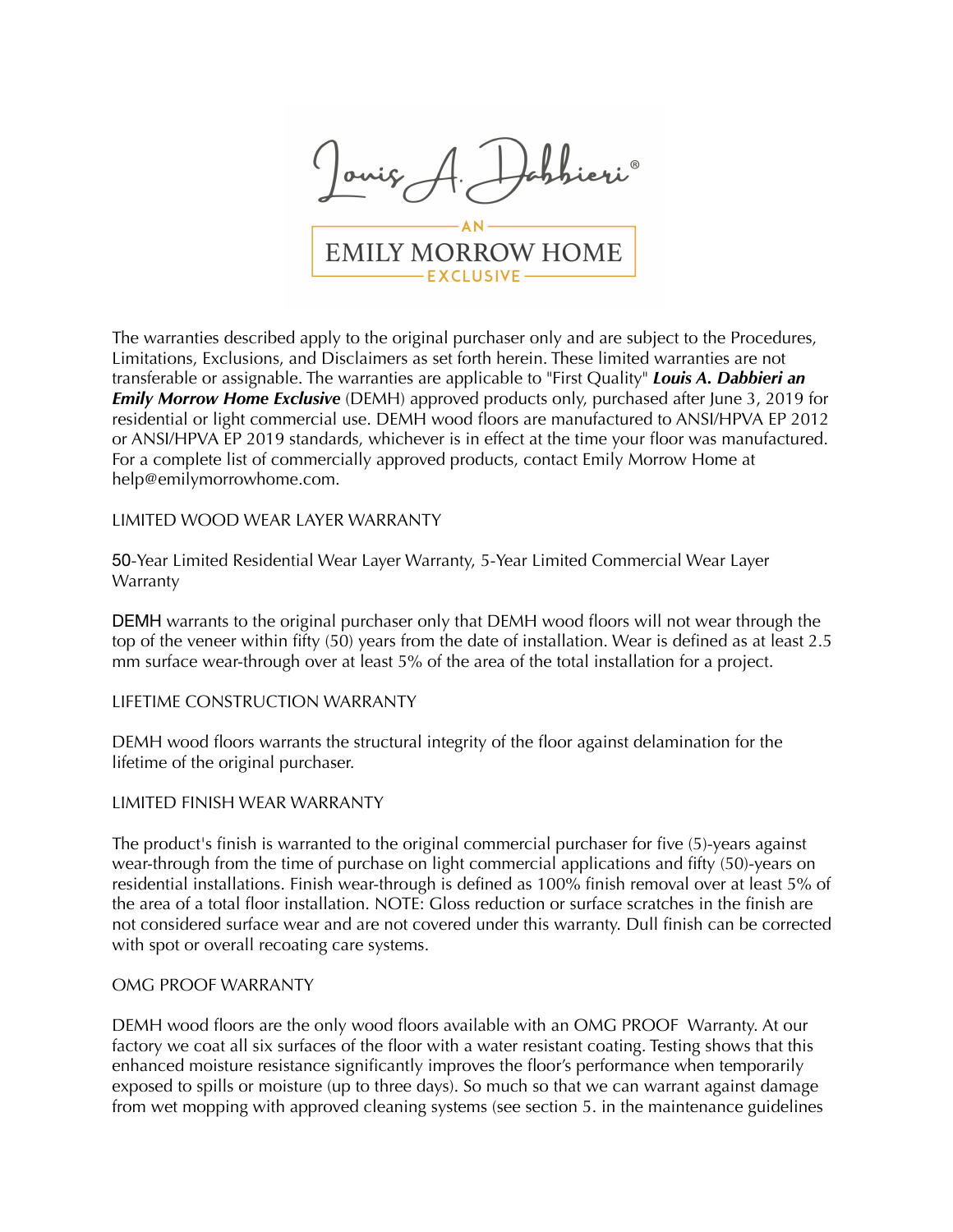below for the approved wet cleaning systems). The OMG Warranty runs concurrent with the Limited Finish Wear Through Warranty.

Small splinters may naturally occur and are not uncommon in hardwood floors, especially in dry climates. DEMH hardwood floors may have small splinters that are less than 12" long but these should not be widespread - defined as on more than 5% of the total boards. Homes with dogs will experience more splintering, as pet toenails can pull them up from the face and edges of the planks. Wet mopping with water and/or non-approved cleaners may cause splinters to form in all wood floors and invalidates this warranty.

Our products are natural and therefore not recommended for applications such as areas with heavy commercial foot or vehicular traffic, (e.g. department store aisles or airport terminals or industrial floors) and such applications are not covered under this warranty. If installed in these areas, protective mats should be utilized to cover the high traffic areas or the finish will wear more quickly.

# Register the Job Site

Please let us know the exact location and the precise date of the installation so that we can include them in our records.

DEMH's sole obligation under this limited light commercial warranty or residential warranty is to either: (1) provide flooring planks to replace the actual planks that failed to meet the applicable warranty (the "defective planks") or (2) refund the purchase price (as described below) if DEMH determines that it is not commercially practical to provide replacement planks. DEMH shall have the sole authority to select replacement flooring products. DEMH shall not be responsible for any costs associated with the removal, refinishing or replacement of any flooring products or with the removal or replacement of cabinets, appliances or any other fixtures or items that may need to be removed and replaced as a result of replacing any flooring products. The term "refund of the purchase price" shall mean the amount that the purchaser paid for the defective planks (as either established by the purchaser's original invoice or by DEMH using its standard pricing tables in lieu of an original invoice) prorated over the remaining life of the term of applicable limited warranty. DEMH makes no warranty other than the warranties described in this document and assumes no responsibility beyond providing replacement flooring or refund of the purchase price sufficient to satisfy the warranty claim.

# WARRANTY EXCLUSIONS

Wood is a natural product containing natural variations in color, tone, and graining. DEMH cannot warrant against natural variations in color or any other variations, such as mineral streaks, small knots and grain variations from plank to plank. Nor can we warrant against natural variations or gloss levels between samples/models and installed flooring. Any sample or model shown or used by your seller is for demonstrative purposes only, and such sample DOES NOT create a warranty of any kind that the goods you purchased shall conform to. Any such warranties based on any such sample or models are specifically disclaimed.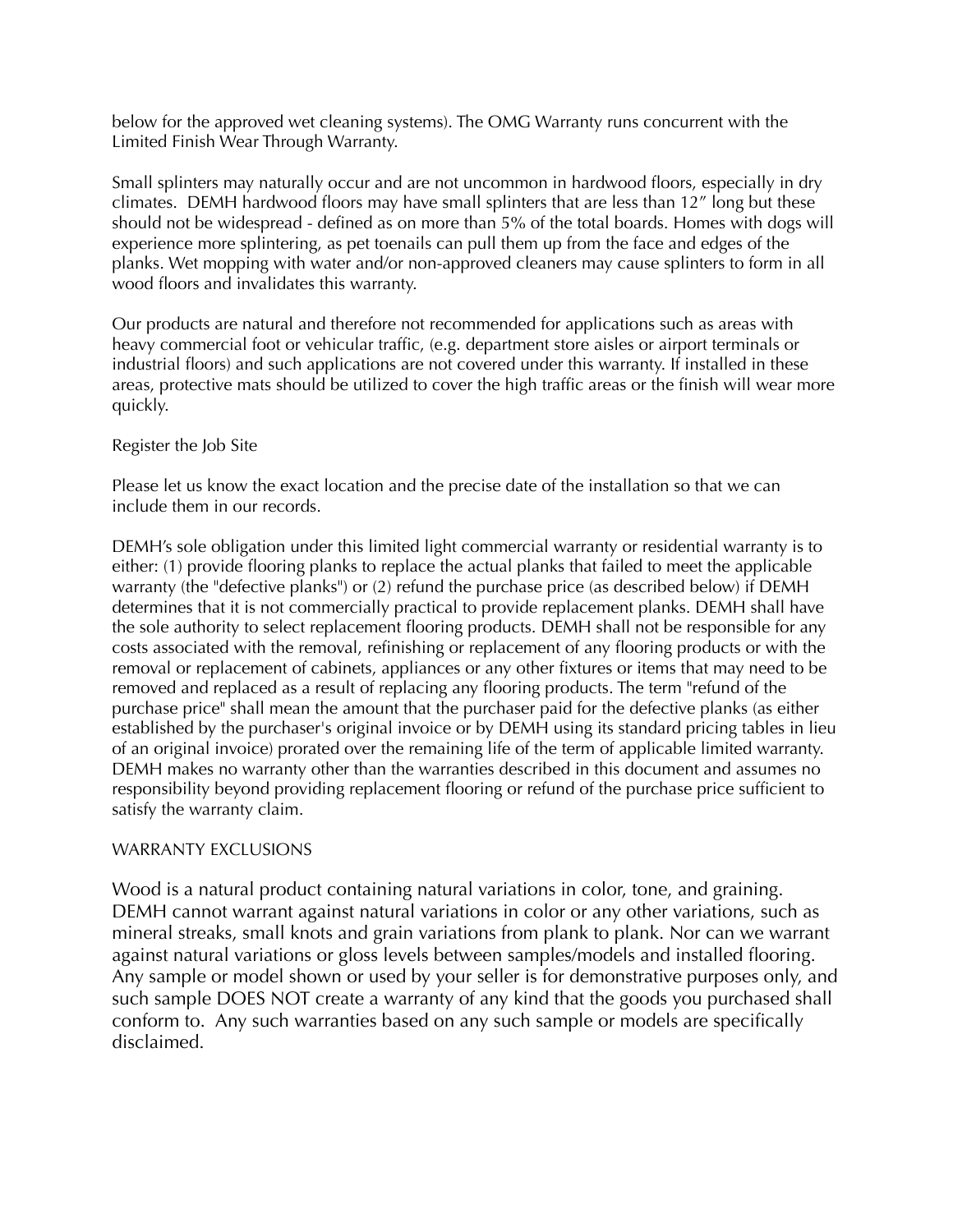- 1. Any damage to surrounding structure such as walls, subfloors, furniture, underlayment, moldings, trim, subfloor heating elements, or anything that is not the flooring product itself.
- 2. Damage to the subfloor or mold and/or mildew growth may occur with repeated or undiscovered moisture exposure and are specifically excluded from this warranty.
- 3. Flooring that is installed outside or in environments exposed to extreme variations in temperature and/or humidity. DEMH floors are not warranted against damage caused by manmade or natural disasters, including but not limited to leaking or broken plumbing, landscape watering/irrigation, fire, flood, earthquake, insect infestation or standing water during or after construction or normal wearing of the finish in high traffic areas, pivot points and seating areas; or extreme weather conditions where extreme dips in temperature may cause the relative humidity to dip below the average target relative humidity for a short period of time. This may cause extreme low humidity (below 30%) for an extended period of time. In extreme low humidity conditions (below 30%), planks may shrink and or exhibit surface checking even after the humidity returns to a normal level. This is not a defect in the product it is a natural characteristic of wood material under certain temperature and humidity conditions.
- 4. This Lifetime Limited Warranty excludes all casualty events involving water exposure normally covered by Homeowner's Insurance.
- 5. Improper installation. Installation must be in accordance with the current DEMH installation instructions included in the cartons of material or the warranty is voided. In addition, DEMH is not responsible for material installed with visible defects. Damage caused by improper storage, handling or installation methods invalidates these warranties. See installation instructions at **[EmilyMorrowHome.com](http://EmilyMorrowHome.com).**
- 6. Improper care and maintenance. Failure to maintain the flooring products in accordance with a commercial floor care system approved by DEMH will void the warranty. Damage to the flooring such as dents, scratches, or dulling of the finish (loss of gloss) are NOT covered. Wet or damp-mopping the floor with water or other non-approved wet cleaning systems will also invalidate these limited warranties. (See section 5. in the maintenance guidelines below for approved wet maintenance systems).
- 7. Cabinets or other built-in appliances that are installed on top of a DEMH Hardwood Floor. DEMH Hardwood Floors should be installed after such items and after painting and interior finishes have been completed.
- 8. Seasonal surface checking is inherent in all wood products over time and is not covered.
- 9. Recoating or Finish Alteration will void the finish warranty. Use of hardwood cleaning machines including steam cleaners, auto-scrubbers; use of nonrecommended maintenance and floor-care products including but not limited to oil soaps, liquid or paste wax products, or other commercial cleaners that contain acrylic; neglect or abuse including but not limited to taking proper precaution to protect furniture legs and feet with protective pads to reduce scratches and dents; not using dollies and protective plywood when moving heavy objects, furniture, or appliances. Site applied finishes invalidate the OMG Proof Warranty as these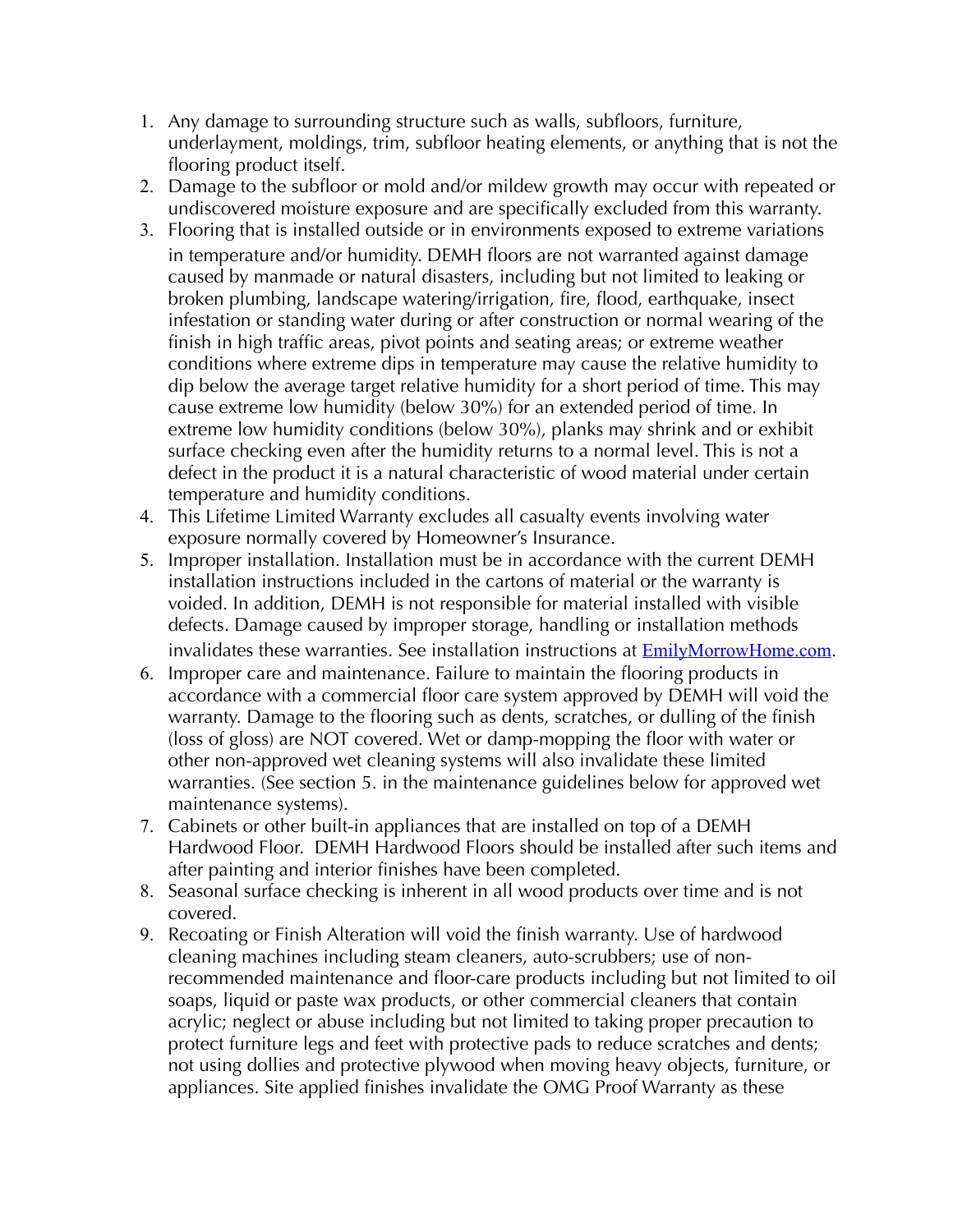coatings will scuff and scratch easily whereas the factory finish does not scratch easily.

10. Natural Sunlight will cause aging and color change in all wood including your DEMH Hardwood Floor.

### WARRANTY DISCLAIMERS

THE ABOVE TERMS AND CONDITIONS OF EACH LIMITED WARRANTY ARE THE SOLE AND EXCLUSIVE REMEDIES AVAILABLE FOR THESE WARRANTIES. DEMH SPECIFICALLY DISCLAIMS ALL OTHER WARRANTIES EITHER EXPRESSED OR IMPLIED, INCLUDING BUT NOT LIMITED TO ANY IMPLIED WARRANTY OF MERCHANTABILITY OR FITNESS FOR ANY PARTICULAR PURPOSE.

DEMH SHALL NOT BE LIABLE FOR LOSS OF USE OR ANY OTHER INCIDENTAL OR CONSEQUENTIAL COSTS, EXPENSES OR DAMAGES INCURRED BY THE PURCHASER OR BY ANY OTHER PERSON, INCLUDING BUT NOT LIMITED TO REMOVAL OR DAMAGE TO MOLDINGS, CABINETS, BUILT-IN APPLIANCES, CARPETING, DRYWALL, WALL COVERINGS, PAINT, AND ALL RELOCATION COSTS ASSOCIATED WITH ANY REPAIR OR REPLACEMENT OF ANY FLOORING PRODUCTS. THE REMEDIES AS MORE FULLY DESCRIBED IN ABOVE LIMITED WARRANTIES ARE THE SOLE AND EXCLUSIVE REMEDIES AVAILABLE FOR ANY BREACH BY DEMH OF ANY EXPRESSED AND/OR IMPLIED WARRANTIES THAT MAY PERTAIN TO THE FLOORING PRODUCTS. UNLESS A STATEMENT MADE IN THIS DOCUMENT IS SPECIFICALLY IDENTIFIED AS A WARRANTY, ANY OTHER STATEMENTS MADE HEREIN, OR BY YOUR SELLER, ARE NOT WARRANTIES AND ARE NOT PART OF THE BASIS OF THE BARGAIN FOR THE SALE OF THE FLOORING PRODUCTS. THIS LIMITED WARRANTY SHALL BE GOVERNED BY AND CONSTRUED IN ACCORDANCE WITH THE LAWS OF THE STATE OF TENNESSEE AND ANY APPLICABLE FEDERAL LAWS OF THE UNITED STATES OF AMERICA. ANY ACTION BROUGHT SEEKING THE RESOLUTION OF ANY CONTROVERSY ARISING OUT OF OR RELATING TO ANY WARRANTIES REFERENCED HEREIN SHALL BE BROUGHT IN THE COURTS OF THE STATE OF TENNESSEE OR IN THE UNTIED STATES DISTRICT COURT FOR THE DISTRICT OF TENNESSEE.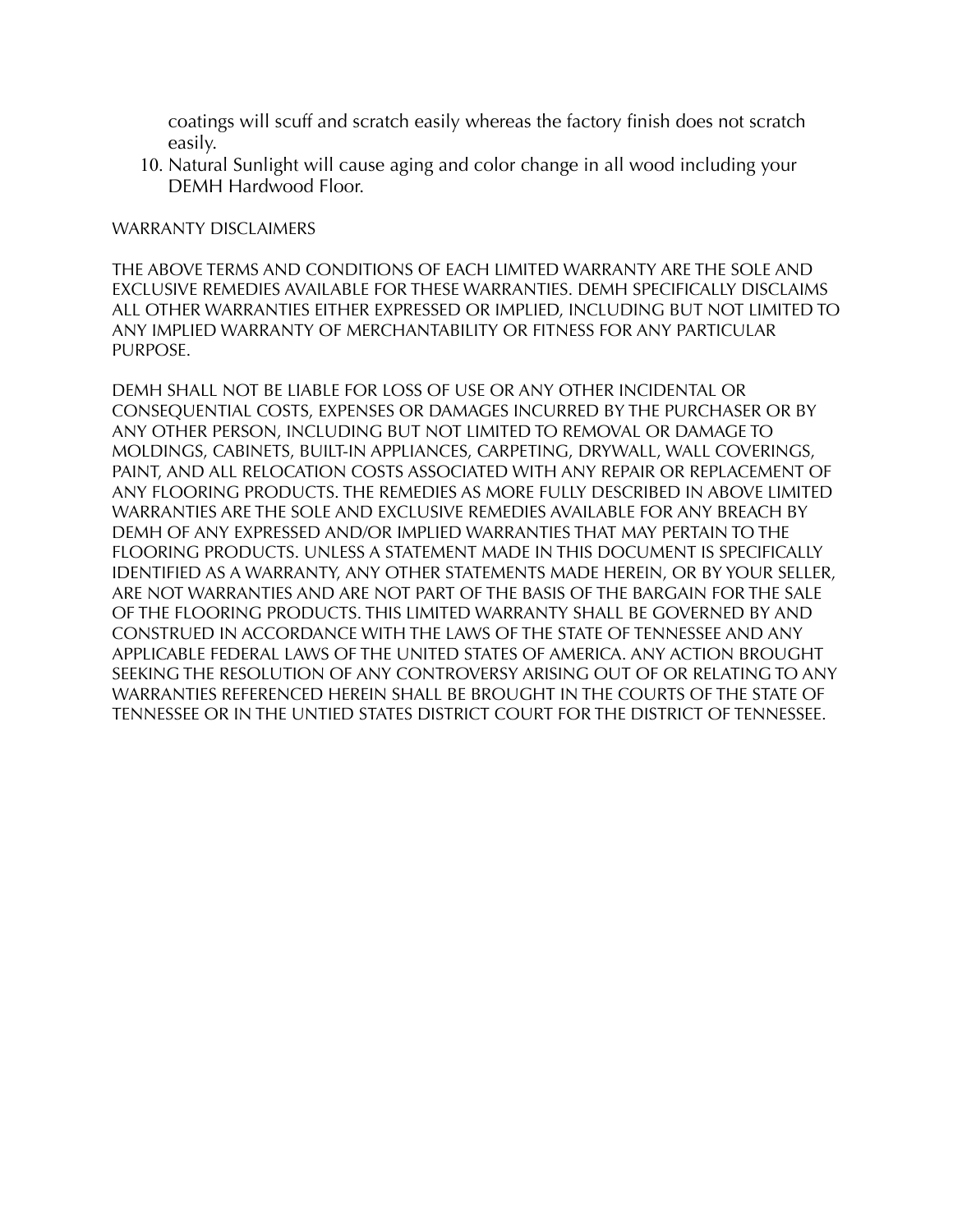# RECOMMENDED FLOOR CARE INSTRUCTIONS

Please read the following information in regard to the proper maintenance of your wood flooring. In order to protect your new hardwood floor and to keep it looking new, it is important to follow some basic procedures to protect it for years to come. Our factory finish is one of the most advanced finishes made today. The finish contains aluminum oxide which offers increased protection that allows for a better wearing finish, yet the finish is still capable of scratching and losing some of the gloss level. By simply following our recommendations the floor will give you years of service.

### Preventative Care

1. Prior to placing furniture, heavy objects, or equipment on the hardwood floor, floor protectors should be placed on all legs or corners to prevent scratching or denting of the hardwood floor. Do not slide or drag objects across floor as they may scratch and/or dent the hardwood flooring.

2. Place commercially rated mats at all exterior entrances to absorb street dirt and moisture. The mats need to be periodically cleaned, changed or dried out as often as needed. In addition, place mats at high-wear traffic areas and/or pivot points. Example – checkout counters. Keep in mind that mats or area rugs may cause color differences due to variation in light exposure.

3. Maintain a humidity level between 30% - 50% Relative Humidity to help reduce and minimize gapping which can be more noticeable on lighter colored woods or stains.

4. When possible avoid direct sunlight from hitting the surface of the flooring as Ultraviolet light can change the appearance of wood flooring causing discoloration.

# Routine Maintenance

1. Sweep, vacuum, or dust mop as needed to remove loose dirt or grit from the surface of the flooring. Doing so will help to prevent wear and scratches on the finish. Use only a soft bristle type broom or vacuum attachment that is recommended for hardwood floors. For dust mopping use only an untreated electrostatic type dust mop such as Swiffer® distributed by Proctor & Gamble. For information on Swiffer call 1-800-214-8734. Scrubbing machinery, steam cleaners or power scrubbers are not recommended to clean the floor.